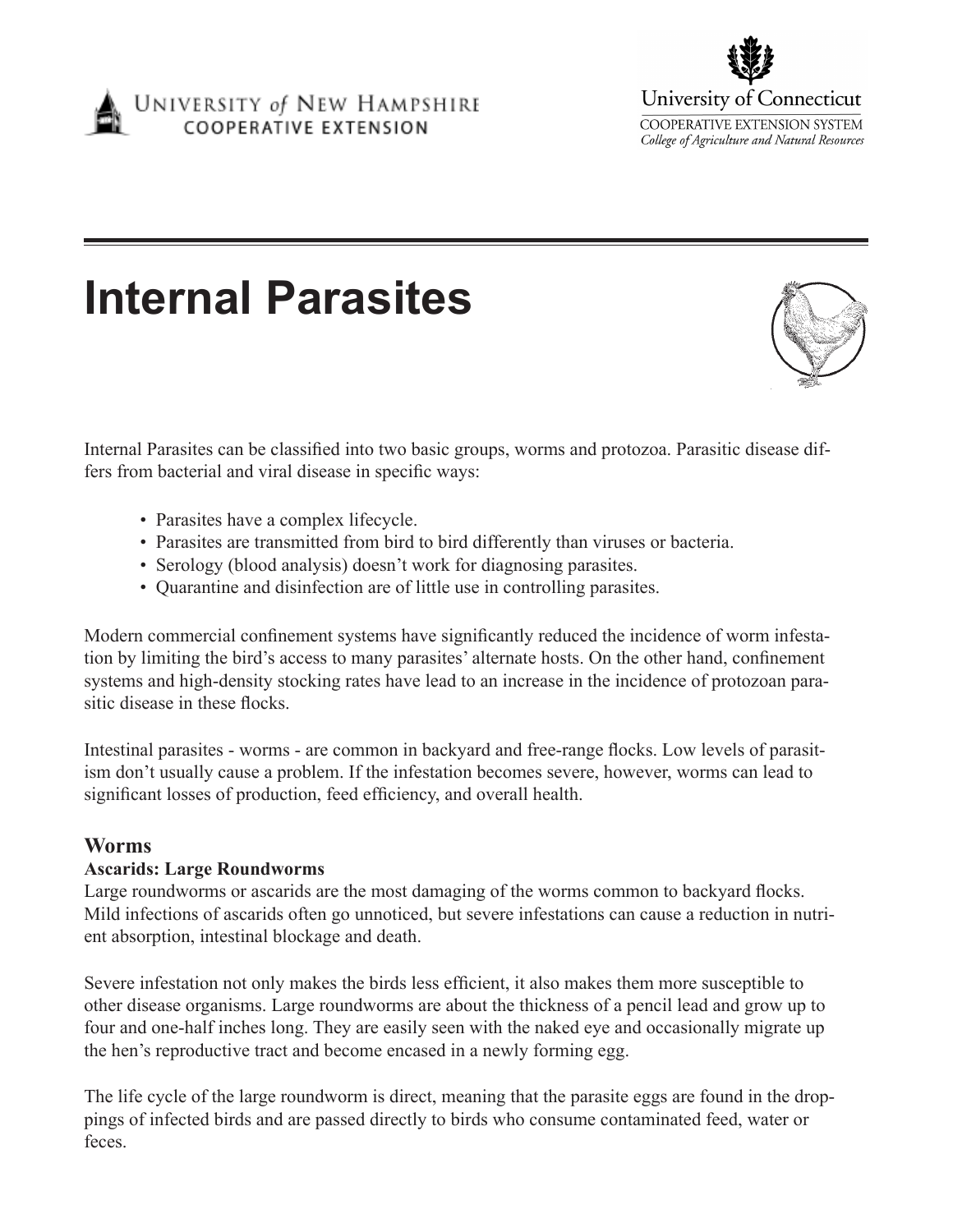Signs of ascarid infestation include lethargy, weight loss and diarrhea. Large roundworms can be controlled by strict sanitation, complete cleaning of housing between groups of birds, and segregation of younger birds. Use of clean range for each group of birds will help to reduce the level of Ascarid infestation in a flock.

Piperazine, the only de-wormer currently approved for use in poultry, is effective in the control of adult large roundworms only. It isn't effective against other internal parasites of poultry. The use of any other de-wormer in poultry requires a prescription from a licensed veterinarian.

### **Cecal Worms**

The Cecal worm is a common parasite of backyard poultry flocks. As the name implies, the cecal worm inhabits the cecum of the bird. Cecal worms cause little or no damage to chicken flocks but the cecal worm can carry the organism that causes blackhead disease in turkeys.

Earthworms ingest the infected cecal worm egg from poultry litter; turkeys that consume the earthworms become infected with the blackhead organism. Turkeys can also become infected with the blackhead organism from direct oral contact with the infected cecal worms. Turkeys and chickens shouldn't be housed together and turkeys shouldn't range where chickens have ranged.

Leviamisole and Ivermectin are both effective in the control of cecal worms, though both require a veterinarian's prescription for use in poultry.

# **Capillaria: Capillary or Thread Worms**

There are several species of capillaria in poultry; they affect different parts of the bird and cause a variety of symptoms. Species that occur in the crop and esophagus cause thickening and inflammation of the mucus membranes. Turkeys and game birds may suffer severe losses due to these parasites. Other species of capillaria are prevalent in the lower intestinal tract and cause inflammation, hemorrhage and erosion of the intestinal lining. Severe infestation can lead to death.

Some species of thread worms have a direct life cycle and some an indirect lifecycle. Control of threadworms that have an intermediate host can be achieved by the control of the alternate host. Capillaria are a common problem of deep litter houses; heavy infestations result in reduced growth, reduced egg production and reduced fertility. If present in large numbers thread worms can be seen during necropsy; eggs are difficult to find in bird droppings as they are very small.

Leviamisole and fenbendazole are effective, though both require a vet's prescription for use in poultry.

# **Tapeworms**

Several species of tapeworms affect poultry. They range in size from very small (not visible with the naked eye) to 13 inches long. Each species of tapeworm attaches to a different section of the digestive tract using four pairs of suckers located on their heads. Most tapeworms are host-specific, with chicken tapeworms affecting only chickens.

Tapeworms require an alternate host to complete their lifecycle. Hosts include ants, beetles, houseflies, slugs, snails and termites. The system for raising the birds determines the likely alternate host, with caged birds being infected by houseflies, litter-raised birds being infected by termites and beetles, and free-ranged birds infected by snails and earthworms.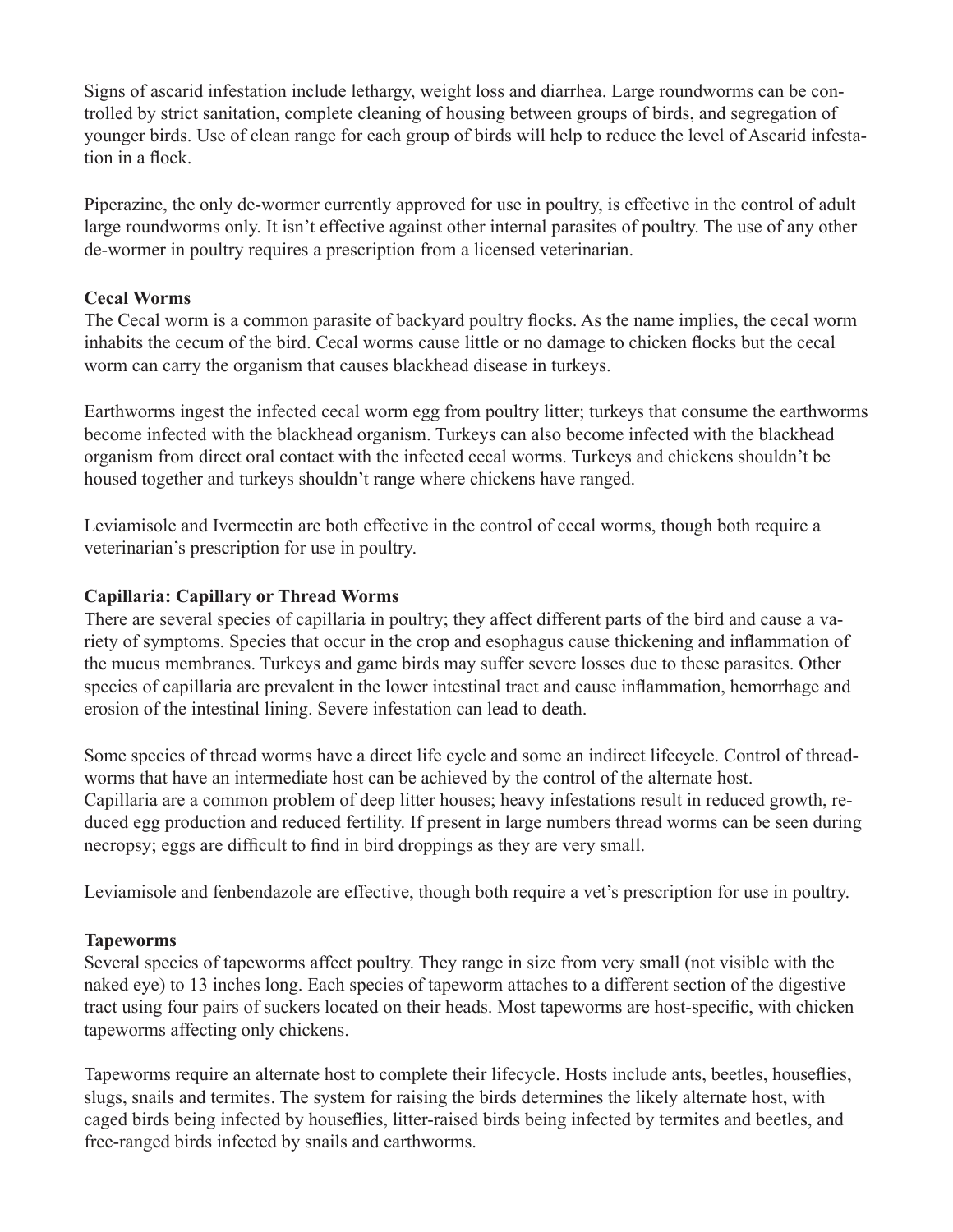Tapeworms are made up of multiple flat sections, shed in groups of two to three on a daily basis. Each section of tapeworm contains hundreds of eggs and each tapeworm is capable of shedding millions of eggs in its lifetime.

Control of tapeworms can be achieved by controlling the alternate host. Different housing situations can make this difficult, impractical or impossible. Although there are no approved drugs to control tapeworm, Valbezen is commonly used to control tapeworm and is also effective against roundworms. A veterinarian's prescription is required.

#### **Protozoa**

Protozoa are single celled organisms, found in most all habitats, and include some important parasitic pathogens of humans and domestic animals. There are seven phyla or families of protozoa, two of which are of importance to the poultry industry; these include intercellular protozoa, flagellates and amoebas. Fortunately the worst protozoan parasites aren't found in North America.

#### **Coccidiosis**

By far the most common protozoan parasite of the chicken is the Eimeria family of protozoa, commonly referred to as coccidia. Nine types of coccidia affect chickens; seven affect turkeys.

Coccidia are host-specific; this means the coccidia that affect your chickens won't affect your turkeys or other livestock. Coccidia live and reproduce in the digestive tract, where they cause tissue damage. The damage to the digestive tract can reduce nutrient and fluid absorption and cause diarrhea and blood loss. Coccidiosis can increase a bird's susceptibility to other important poultry diseases, such as salmonella.

Coccidia are found everywhere there are chickens. Chicks develop immunity over time, with most severe disease occurring between 3-6 weeks of age. Signs of coccidiosis include bloody diarrhea, watery diarrhea, weight loss, lethargy, ruffled feathers and other signs of general malaise. Outbreaks range from mild to severe and may predispose your flock to other opportunistic organisms.

Medicated feeds control but don't eliminate coccidia, allowing young birds to develop resistance to the coccidia most prevalent in their environment. If exposed to a different species of coccidia, they won't have immunity and disease symptoms may result.

Coccidiosis can be controlled, but not eliminated, with good sanitation, adequate nutrition, clean water and dry litter. Chickens housed in a floor-based system are exposed to coccidia all their lives. Properly fed and managed, they will develop resistance. If they are stressed, depending on the level of infective oocysts in the environment, they may develop symptoms.

Cage-raised birds aren't exposed to the infective materials and develop no resistance. Changing their housing system can result in severe disease and losses due to a lack of resistance in conjunction with exposure.

Vaccines are currently available that give newly-hatched birds a small amount of exposure to coccidia, allowing them to develop immunity without developing disease. With proper vaccination and management, routine anti-coccidial medications are no longer absolutely necessary.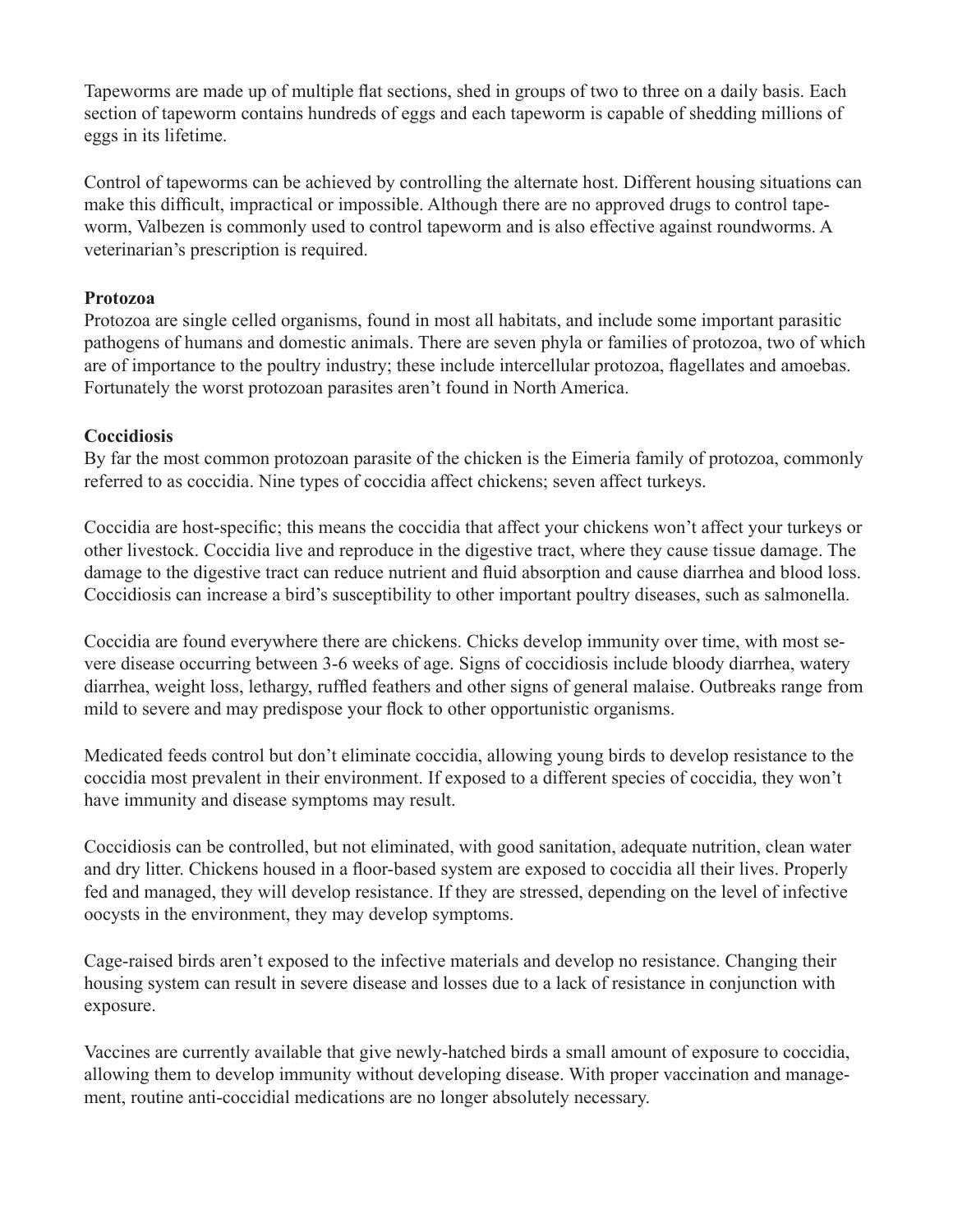Cryptosporidiosis is a form of coccidia caused by C. baileyi. Cryptosporidia aren't specific to chickens and can infect other birds. C. baileyi is frequently spread from flock to flock on the feet of animals and people, and can be carried by wild birds.

Intestinal cryptosporidiosis is common and symptoms are usually mild. Frequently the only symptom is pale skin in the yellow-skinned breeds. Cryptosporidiosis can also spread by inhalation, resulting in respiratory infection that is more severe than the intestinal form. Birds 4-17 weeks of age are more susceptible to the respiratory form of the disease. There is no treatment. Supportive therapy and guarding against secondary opportunistic infection are the only courses of action. Once recovered, birds are immune to future infection.

#### **Histomoniasis**

Histomoniasis is also known as blackhead disease, and is a serious disease of turkeys. Chickens carry and pass the parasite but are generally immune. Blackhead is most common in range-raised birds.

A chicken may eat an earthworm carrying the eggs of the cecal worm, which has been infected with the histomonad protozoa parasite. The blackhead parasite infects the cecum of the chicken and eventually the parasites are shed in the eggs of the cecal worm. Turkeys raised in close proximity to chickens or on range infected with the cecal worm eggs will pick up the parasite and develop the disease.

Histomonads won't survive long in the environment unless they are protected within the body of an earthworm or within a cecal worm egg.

There is no effective treatment for blackhead disease. Control involves controlling cecal worms to reduce the spread of the blackhead parasite. Turkeys shouldn't be housed or ranged in areas that previously contained chickens.

#### **Parasite prevention and control**

A few internal parasites don't cause significant harm and may even be of value to the health of your flock. With proper attention to housing, nutrition and insect control parasite infestation can be kept to a minimum. Monitor your flock for signs of parasite infestation and identify the parasite likely to be the cause before determining the proper treatment for the most effective control. Blanket application of de-wormers is expensive and can contribute to the development of parasite resistance to approved treatments.

Note: Piperazine is the only de-wormer approved for use in Poultry. ALL extra-label use requires a prescription from a licensed veterinarian.